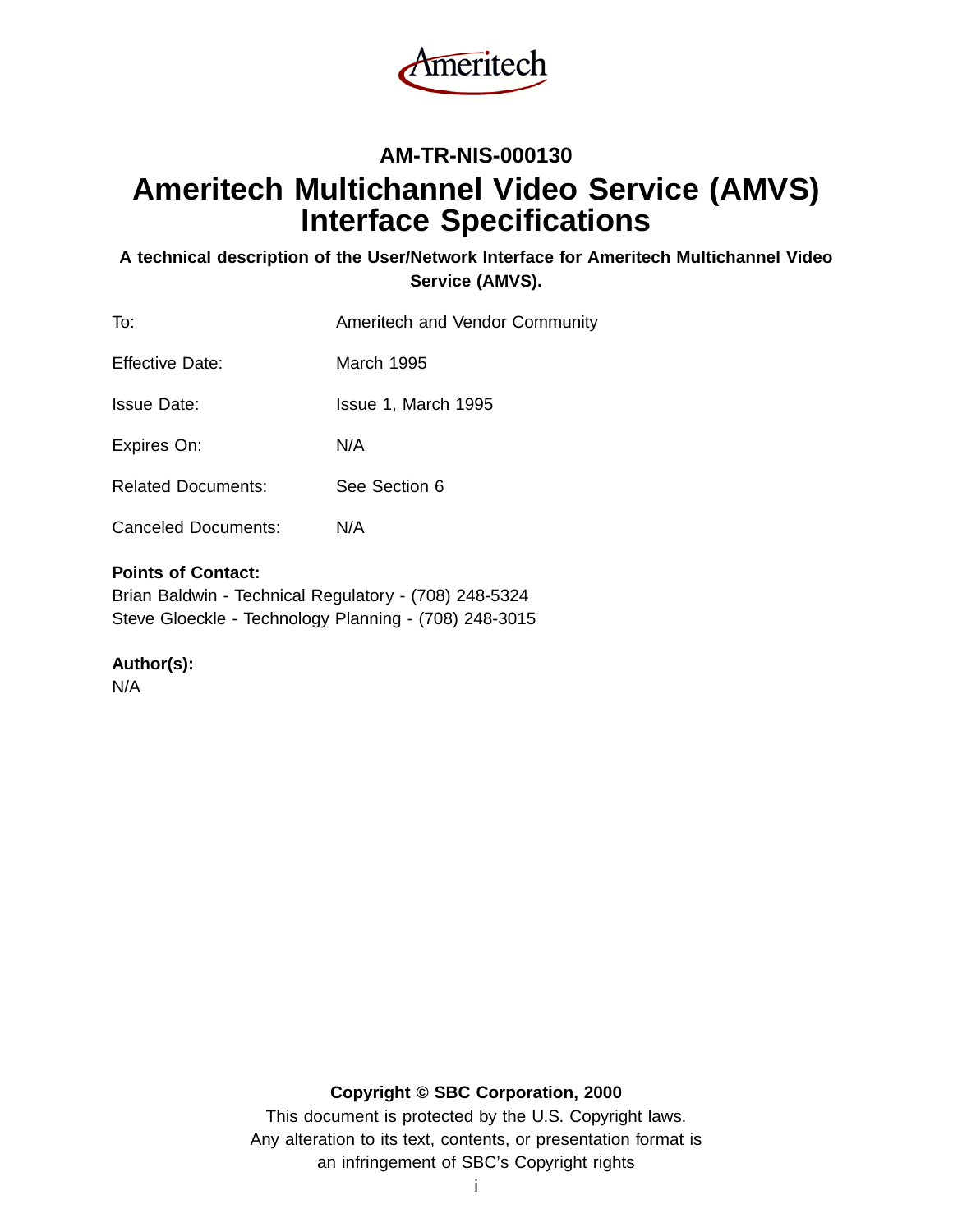| <b>AM-TR-NIS-000130</b>    |  |
|----------------------------|--|
| <b>Issue 1, March 1995</b> |  |

#### **Table of Contents**

| 1. |                | <b>PURPOSE</b>    |                                                                          | 3              |
|----|----------------|-------------------|--------------------------------------------------------------------------|----------------|
| 2. |                |                   | <b>CHANGE AND REISSUE</b>                                                | 3              |
| 3. | <b>GENERAL</b> |                   |                                                                          | 3              |
| 4. |                |                   | <b>SERVICE DESCRIPTION</b>                                               | 3              |
| 5. |                | <b>INTERFACES</b> |                                                                          | 5              |
|    | 5.1.           |                   | Analog Content                                                           | 6              |
|    |                | 5.1.1.            | NTSC Analog Video Interface (VIS Ntwk./Hub Side or Shared Ring)          | 6              |
|    |                | 5.1.2.            | Analog Audio Interface (VIS Ntwk./Hub Side or Shared Ring)               | 7              |
|    |                | 5.1.3.            | One-Way Digital Content Interface (VIS Ntwk./Hub Side or Shared<br>Ring) | $\overline{7}$ |
|    |                |                   | 5.1.4. One-Way Optical Interface (VIP Side, Non-Ring Applications Only)  | 10             |
|    | 5.2.           |                   | <b>Network Channel Code</b>                                              | 11             |
|    | 5.3.           |                   | Network Channel Interface Code                                           | 12             |
|    | 5.4.           |                   | Analog Video Performance Objectives                                      | 14             |
|    | 5.5.           |                   | Analog Audio Performance Objectives                                      | 15             |
| 6. |                | <b>REFERENCES</b> |                                                                          | 19             |

### **Copyright © SBC Service, Inc. 2000**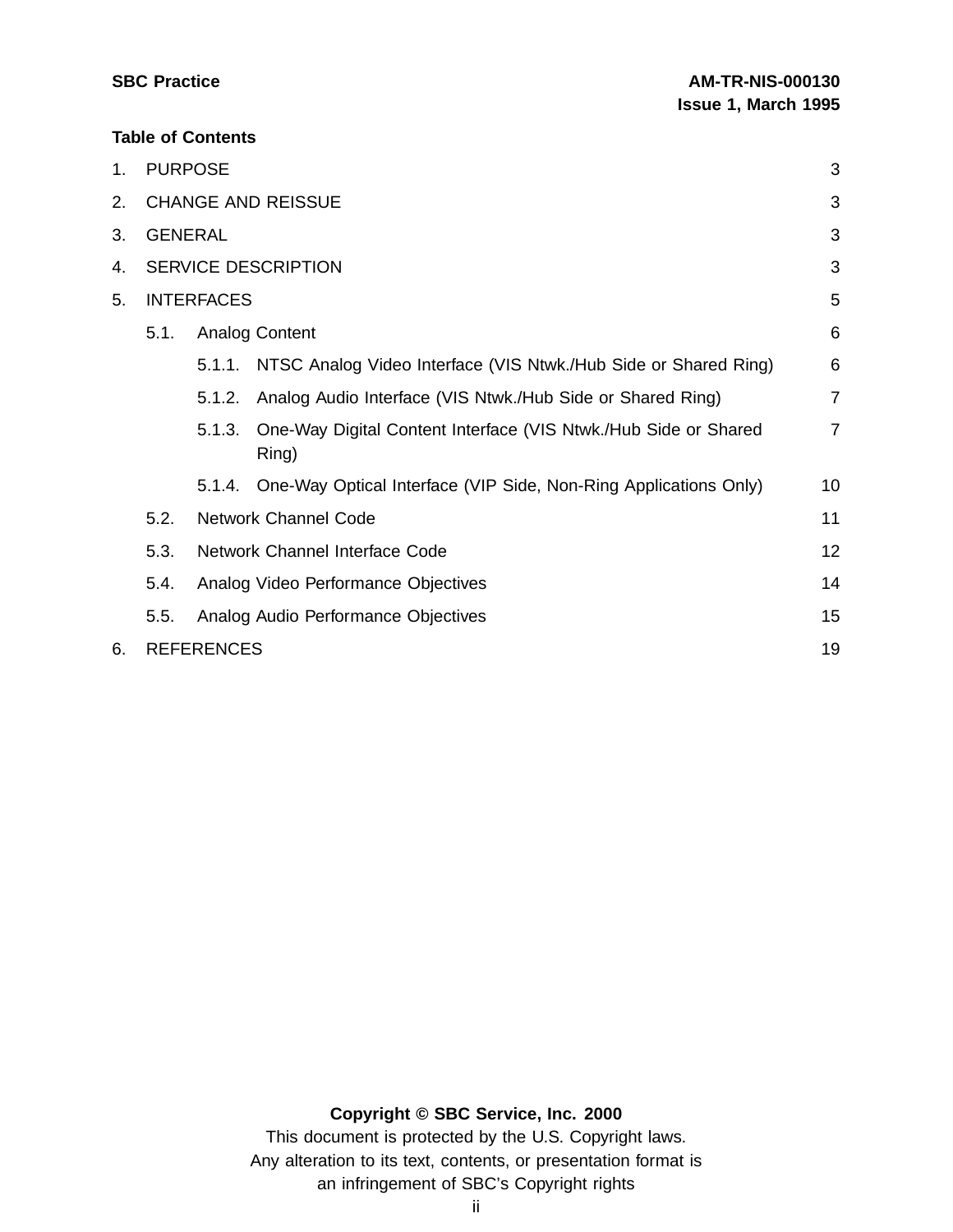### **TECHNICAL REFERENCE NOTICE**

This Technical Reference is published by Ameritech to provide a technical description of the uers/network interface for Ameritech's Multichannel Video Service (AMVS). It provides interface specifications and operating requirements as a guide for system users and vendors.

Ameritech reserves the right to revise this document for any reason including, but not limited to, conformity with standards promulgated by various agencies, utilization of advances in the state of the technical arts, or the reflection of changes in the design of any equipment, techniques or procedures described or referred to herein.

**AMERITECH MAKES NO REPRESENTATION OR WARRANTY, EXPRESS OR IMPLIED, WITH RESPECT TO THE SUFFICIENCY, ACCURACY, OR UTILITY OF ANY INFORMATION OR OPINION CONTAINED HEREIN. AMERITECH EXPRESSLY ADVISES THAT ANY USE OF OR RELIANCE UPON THIS TECHNICAL REFERENCE IS AT THE RISK OF THE USER AND THAT AMERITECH SHALL NOT BE LIABLE FOR ANY DAMAGE OR INJURY IN-CURRED BY ANY PERSON ARISING OUT OF THE SUFFICIENCY, ACCURACY, OR UTILITY OF ANY INFORMATION OR OPINION CONTAINED HEREIN.**

This document is not to be construed as a suggestion to any manufacturer to modify or change any of its products, nor does this document represent any commitment by Ameritech or any Ameritech operating company (AOC) to purchase any product, whether or not it provides the described characteristics.

Ameritech does not recommend products, and nothing contained herein is intended as a recommendation of any product to anyone.

Nothing contained herein shall be construed as conferring by implication, estoppel, or otherwise any license or right under any patent, whether or not the use of any information herein necessarily employs an invention of any existing or later issued patent.

Ameritech reserves the right not to offer any or all of these services and to withdraw any or all of them at any future time.

With respect to services offered pursuant to tariff, however, the terms and conditions of the service offering are determined by the tariff itself and applicable laws and regulations.

Document may be ordered from Ameritech by contacting the Document Order Center at (847) 248-4324.

#### **Copyright © SBC Service, Inc. 2000**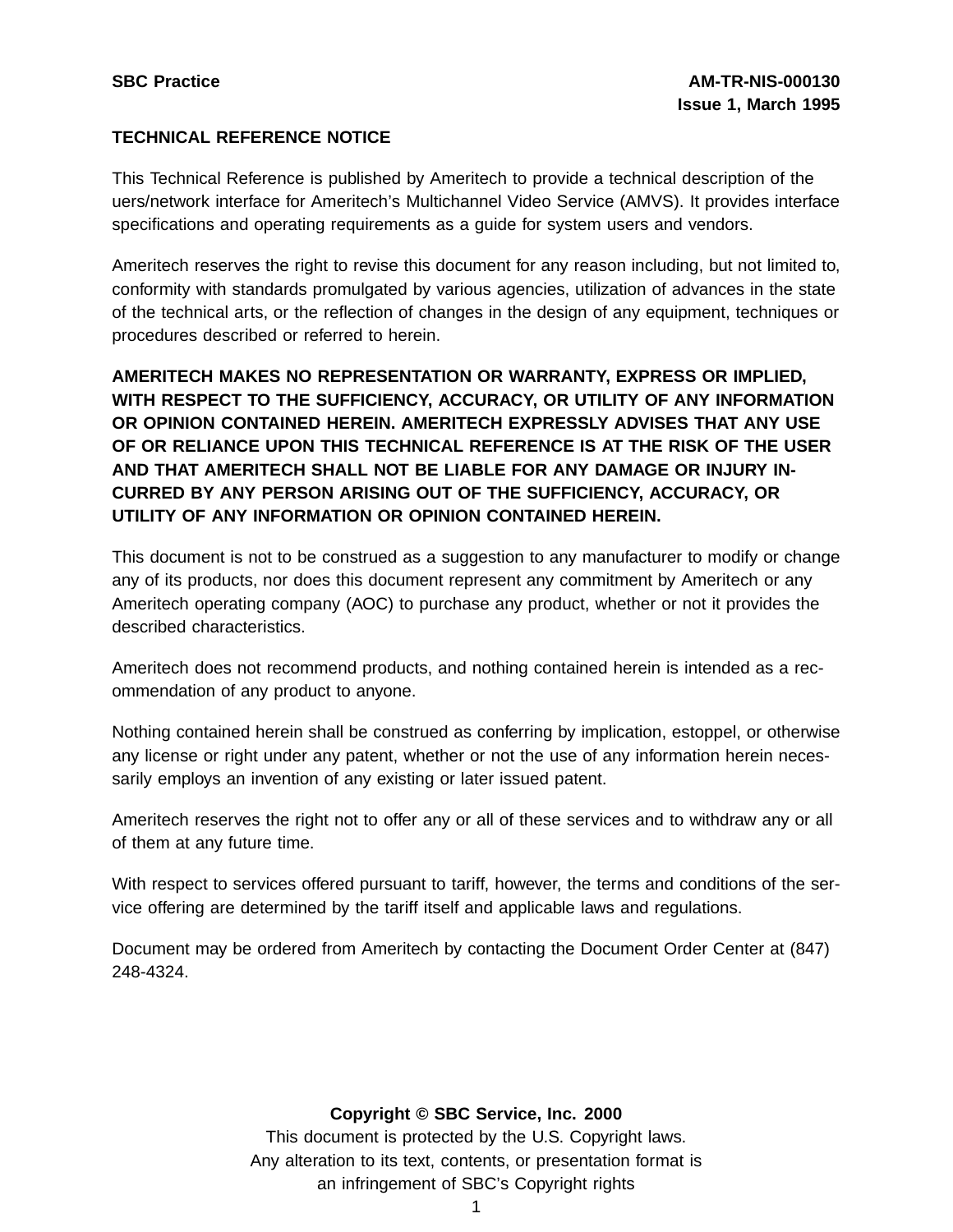# **Copyright © SBC Service, Inc. 2000**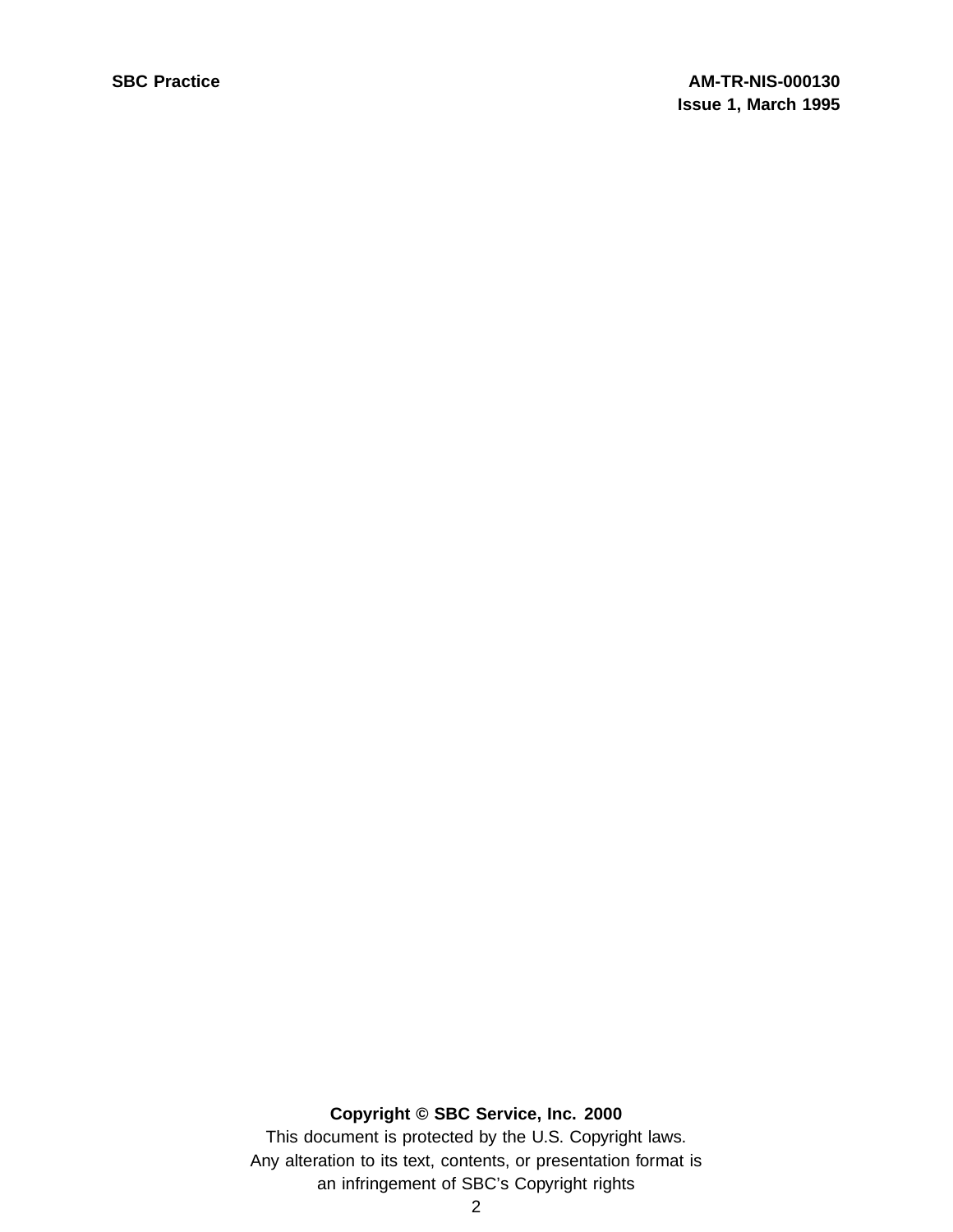### **1. PURPOSE**

This document describes the User/Network Interface specifications for Ameritech Multichannel Video Service (AMVS).

### **2. CHANGE AND REISSUE**

This is the first issue of this document. This section will show future changes and modifications.

### **3. GENERAL**

AMVS interfaces offer:

- A. Access for one-way, multiple video and audio signal transport to/from Ameritech's Video Interactive Services (VIS) Network or other Video Hubs.
- B. Analog or digital transport formats.
- C. Point-to-point or shared Unidirectional Ring Topology (on a point-to-point service basis).

### **4. SERVICE DESCRIPTION**

The Multichannel Video Service (AMVS) provides for the one-way transmission of multiple high quality National Television Standards Committee (NTSC) System-M analog and MPEG-2 System Compressed digital video and audio channels between a Video Information Provider (VIP) and Ameritech's VIS Network or Video Hub. Employing fiber optic technology, the service has a high degree of reliability and maintainability. AMVS provides for the delivery of video/audio signals from the originating premises of Ameritech's VIS Network or Video Hub (see Figures 1 and 2). AMVS can also be configures to transport these signals from Ameritech's VIS Network or Video Hub to the VIP (see Figures 2 and 3).

AMVS is a single mode fiber based service, with electrical-to-optical conversion and multiplexing functions, provided by equipment placed at the originating and terminating premises. For each video channel, up to two, or optionally four, audio channels are available for providing Stereo, Second Audio Program (SAP), Broadcast Television Steering Committee (BTSC) or Professional (PRO) aural transport. The network interface (except for Shared Ring Topology transport) at the customer premises, is a 2.38 Gbs optical signal handed off with a single SC optical connector for Basis service, or two SC connectors when Protection is provided. Transmission from source to destination is digital, with a bit rate of 2.38 Gbs. Each AMVS channel may accommodate a single uncompressed, analog video signal (with its associated audios) or a digital content stream, composed of digitally multiplexed MPEG-2 System compliant encoded

# **Copyright © SBC Service, Inc. 2000**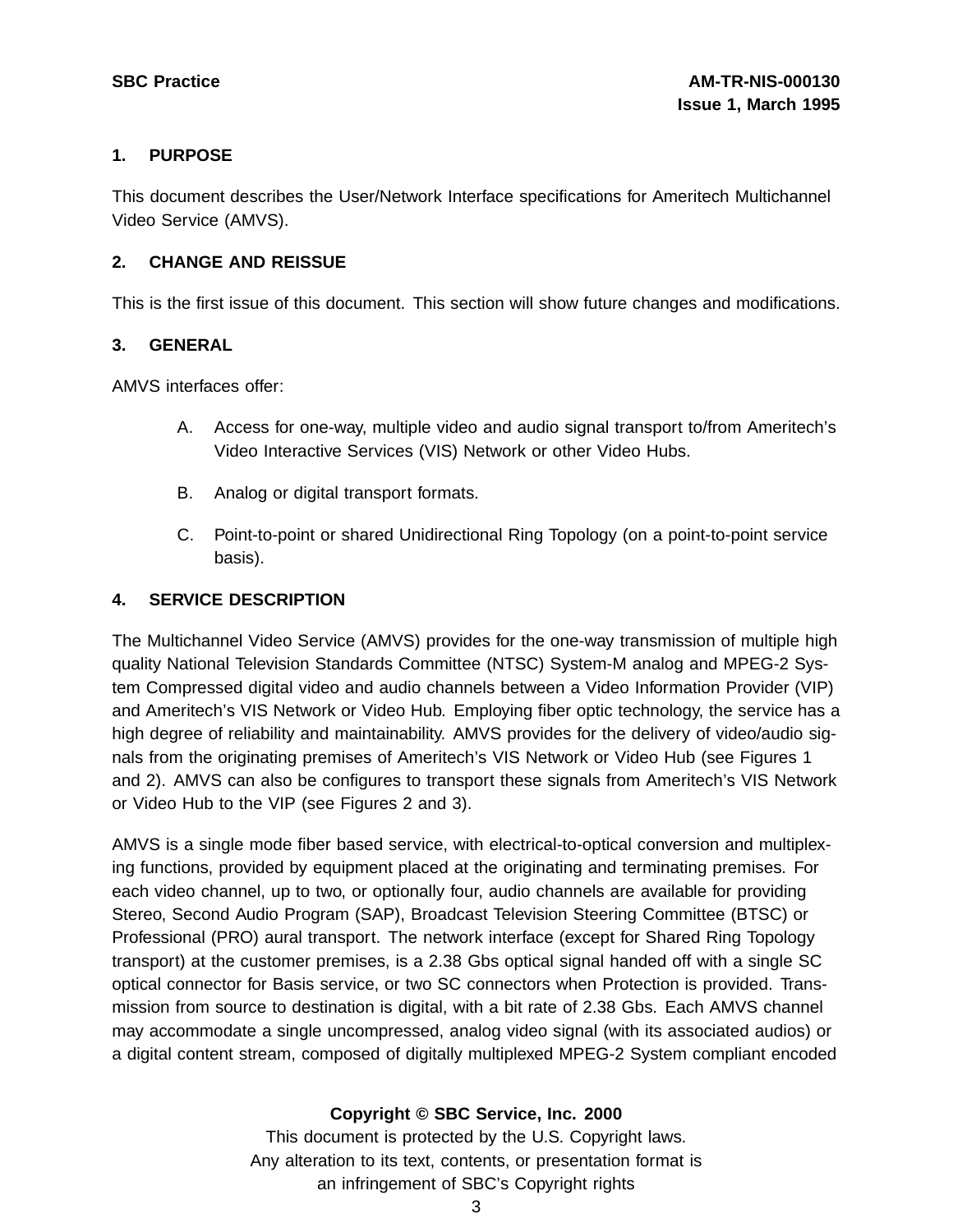video and audio streams, up to a maximum payload of approximately 36 Mbs, as described in MPEG-2 Systems International Standard, ISO/IEC 1-13818 IS [Ref. 4.1]. The approximately 36 Mbs of digital content is encapsulated in a one-way 44.736 Mbs channel. Due to technical considerations, as described in greater detail in Ameritech publication AM TR-NIS-000126 [Ref. 4.2], transmission is limited to termination at Ameritech's VIS Network or a Video Hub.

Various Service Protection Options are available as follows:

- Option #1: High Speed Optical equipment protection with fibers in common sheath. Figure 1 (b) or Figure 2 (b).
- Option #2: High Speed Optical equipment protection with co-routed fibers in different sheaths. Figure 1 (c) or Figure 2 (c).
- Option #3: High Speed Optical equipment protection with fiber cut protection via diversely routed fiber cables. Figure 1 (d) or Figure 2 (d).
- Option #4: Individual encoder card protection in addition to Option #3 above. Figure 1 (e).
- Option #5: Shared Unidirectional ring Topology (on <sup>a</sup> point-to-point service basis) with reverse direction secondary ring. Figure 4.

AMVS will follow the standard rate structure for Special Access Services, and includes Local Distribution Channel (LDC), Channel Mileage Termination (CMT) and Channel Mileage (CM) rate elements. This service will be offered on a monthly, with a minimum order period of 12 months, and contract basis (i.e., 12, 36, and 60 month options). This service will be offered in increments of 4 channels.

| <b>AMVS Interface Specifications</b> | AMVS Service Types (where applicable or<br>optional) |                |  |
|--------------------------------------|------------------------------------------------------|----------------|--|
| <b>Interfaces</b>                    | Analog                                               | <b>Digital</b> |  |
| NTSSC Video with 2-Channel Audio     | π                                                    |                |  |
| MTSC Video with 4-Channel Audio      | Optional                                             |                |  |
| 2.38 Gbs Optical                     | "                                                    | $\mathbf{u}$   |  |
| One-Way Digital Content Stream       |                                                      | ш              |  |

Transmission interfaces are specified by AMVS service type as listed in the following table.

The one-way analog video and audio, and digital content stream interfaces terminate on industry standard electrical and mechanical equipment. Digital interfaces provide transmission

#### **Copyright © SBC Service, Inc. 2000**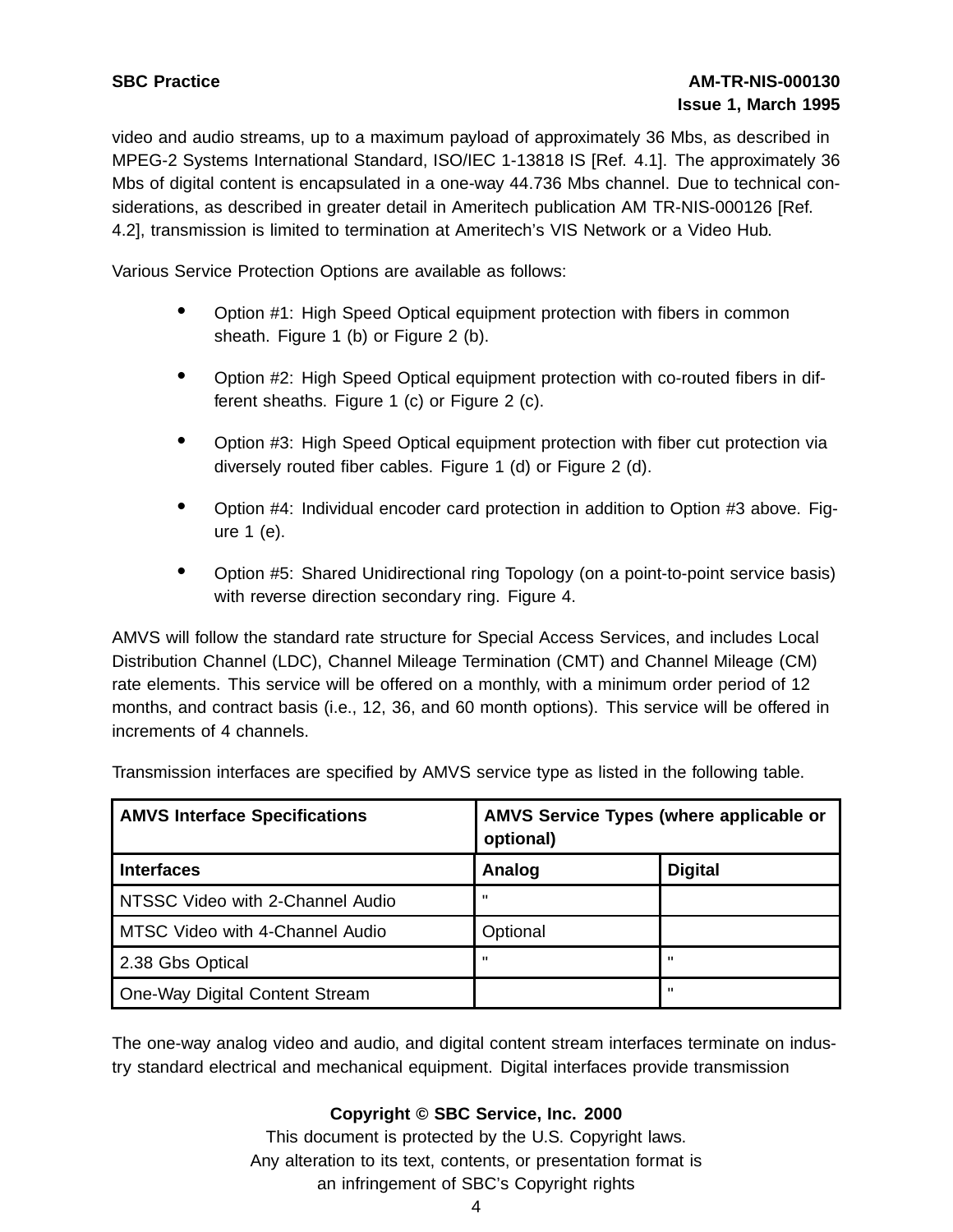facilities that can carry multiple content streams in a single video Radio Frequency (RF) channel equivalent of 6 MHz bandwidth; e.g., up to twelve 3 Mbs MPEG-2 encoded videos in a 36 Mbs multiplex stream encapsulated in a one-way 44.736 Mbs channel for 256 Quadrature Amplitude Modulation (QAM) processing.

# **5. INTERFACES**

The signal interface specification defines the analog and digital signal interfaces for message and content to which the VIP will attach for access to the VIS Network or Video Hub. This is a one-way interface.



The VIS NI is part of the separately tariffed VIS Network access interface, and is described in Ameritech publication AM TR-NIS-000126.

Transport interfaces which will be initially offered are:

- Optical Interface (VIP side, Non-Ring applications only): This interface can be associated with AMC and DMC services, allowing transport of up to 16 Analog Content channels, 32 Digital Content channels, or mixes of both (up to 16 card slots). Each card slot can accommodate one Analog or two Digital Content channels. Because the 2.38 Gbs optical bit rate includes proprietary overhead and bit mapping, the customer's equipment beyond this optical interface must be an ADC DV6000 terminal to ensure compatible operation with Ameritech's terminal.
- Analog Content Interface (VIS Network/Hub side or Shared Ring): Analog Content services are associated with VIS Analog Multicast (AMC) services and consist of unscrambled Analog NTSC Baseband Video with up to two, or optionally four, as-

# **Copyright © SBC Service, Inc. 2000**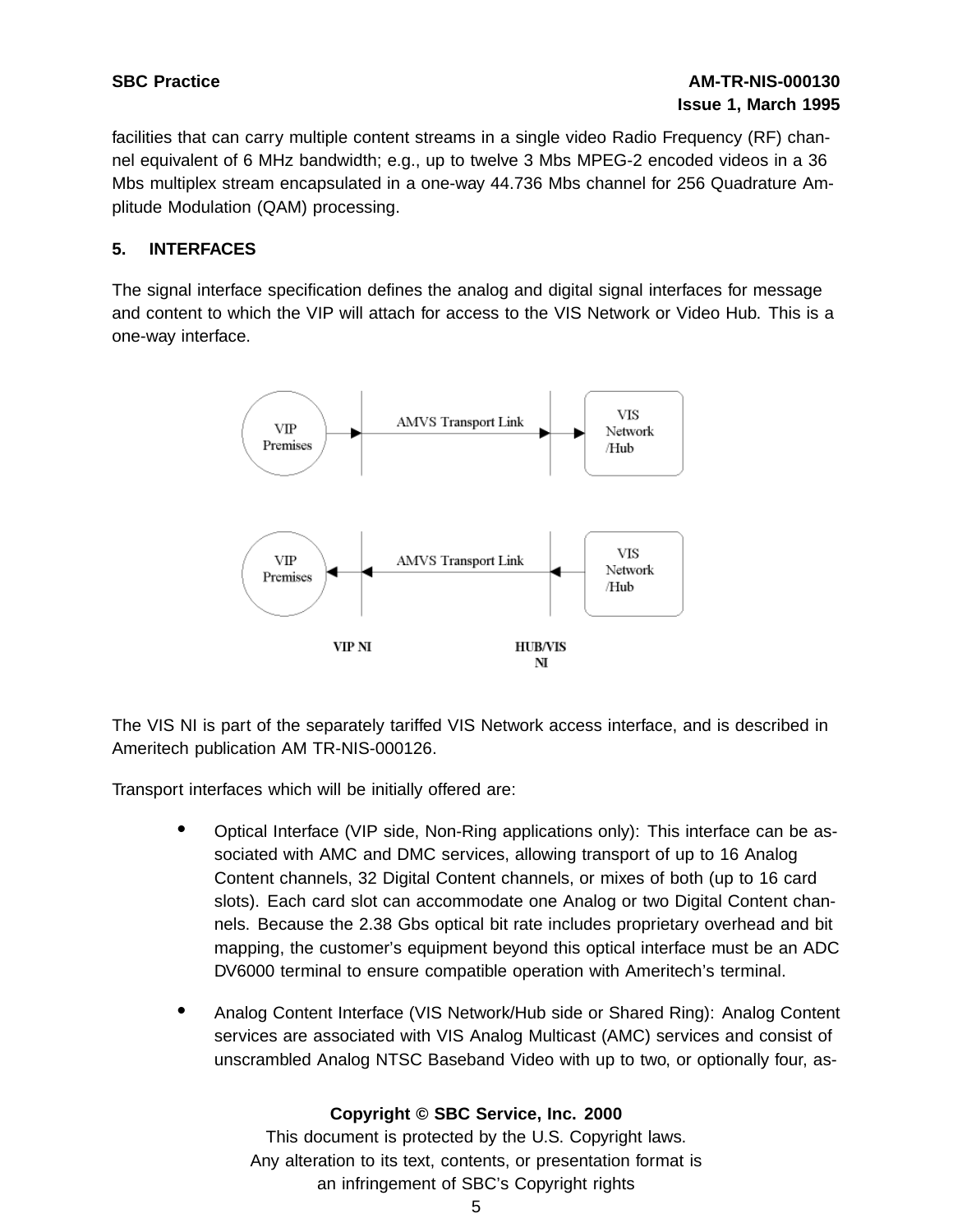sociated 50 Hz to 15 kHz Audio channels. The audios will be input separately from the video; i.e., not in a combined format. Ameritech reserves the right to remove and/or recode the Vertical Blanking Interval (VBI) at the VIS Network access location, except for FCC Compliant Closed Caption data found in line 21 of field 2, which will be transported without modification.

• Digital Content Interface (VIS Network/Hub side or Shared Ring): Digital Content services are associated with VIS Digital Multicast (DMC) services. The digital content stream delivered to the interface must be composed of digitally multiplexed MPEG-2 System encoded video and audio streams, up to a maximum payload of approximately 36 Mbs for 256 QAM processing, as described in MPEG-2 Systems International Standard, ISO/IEC 1-13818 IS. This payload must be encapsulated in a 44.736 Mbs signal.

### **5.1. Analog Content**

These specifications describe the input and output signal requirements.

| Interface Connector                      | Locking LCC (note 1)                                                                                                     |
|------------------------------------------|--------------------------------------------------------------------------------------------------------------------------|
| <b>Channels and Channel Designations</b> | One NTSC Baseband Video Input Channel,<br>with separately carried Audio (i.e., not com-<br>bined with the video signal). |
| <b>Nominal Operating Level</b>           | 1 Volt peak-to-peak (140 IRE units) Sync Tip<br>to Reference White                                                       |
| Level and Synchronizaton Reference       | Bellcore TR-TSV-000338 [Ref. 5.1] 525 Line/<br>60 Field                                                                  |
| Impedance                                | 75 Ohms, Unbalanced to Ground                                                                                            |

# 5.1.1. NTSC Analog Video Interface (VIS Ntwk./Hub Side or Shared Ring)

**NOTE:** ADC standard connector. Hybrid cables, BNC to LCC, are available from ADC.

**Copyright © SBC Service, Inc. 2000**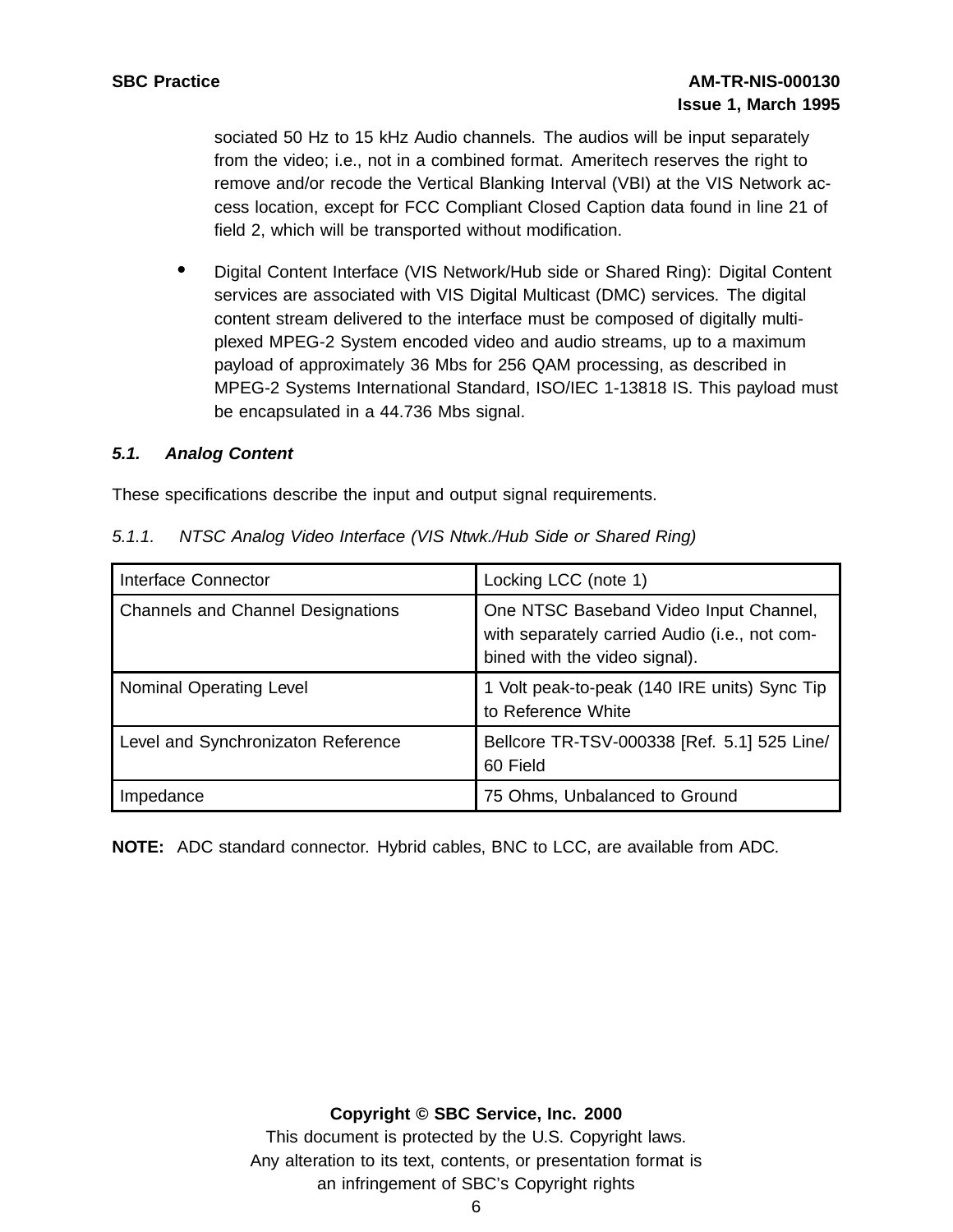| Interface Connector                      | Wire Punch down, QCP connector (XLR Fe-<br>male for Special Applications)                                                                                                                                                                                                           |
|------------------------------------------|-------------------------------------------------------------------------------------------------------------------------------------------------------------------------------------------------------------------------------------------------------------------------------------|
| <b>Channels and Channel Designations</b> | Two independent (i.e., not combined with the<br>Video signal) Audio Input Channels, Stereo<br>Left and Right. Monaural uses only one of<br>these channels.<br>Optionally, two additional independent Audio<br>Input Channels, Second Audio Program<br>(SAP) and Professional (PRO). |
| <b>Specification Reference</b>           | Bellcore TR-NPL-000337, AP4 service [Ref.<br>5.2                                                                                                                                                                                                                                    |
| Impedance                                | 600 Ohms, Balanced to Ground                                                                                                                                                                                                                                                        |

#### 5.1.2. Analog Audio Interface (VIS Ntwk./Hub Side or Shared Ring)

The fourth audio signal, commonly referred to as the Professional (PRO) Channel, is normally used as an one-way order wire. Currently, it does not have application at the VDT or end user Television set; i.e., it is not transported by Ameritech's VIS Network.

| 5.1.3. | One-Way Digital Content Interface (VIS Ntwk./Hub Side or Shared Ring) |  |  |
|--------|-----------------------------------------------------------------------|--|--|
|--------|-----------------------------------------------------------------------|--|--|

| Interface Connector                      | <b>BNC Female</b>                           |
|------------------------------------------|---------------------------------------------|
| <b>Channels and Channel Designations</b> | One Digital Content Channel                 |
| Impedance                                | 75 Ohms                                     |
| Transmission Rate (note 1)               | 44.736 Mbs $\pm$ 20 ppm                     |
| <b>Specification Reference</b>           | Bellcore TR-NIS-000342 [Ref. 6.3] Section 7 |
| Line Code                                | Bipolar with Three Zero Substitution (B3ZS) |
| <b>Framing Format</b>                    | M <sub>13</sub>                             |

**NOTE:** Downstream RF processing requires that the maximum payload be limited to approximately 36 Mbs for 256 QAM processing, with MPEG Null packets employed to bring the bit rate to a full 44.736 Mbs payload rate as described in Section 5.1.3.1.

#### 5.1.3.1. MPEG Packet Rate

Each M-Frame of the Digital Content Channel, which has a frame repetition rate of 106.4 microseconds ( $\mu$ sec), is subdivided into seven subframes. Each subframe consists of 8 data

#### **Copyright © SBC Service, Inc. 2000**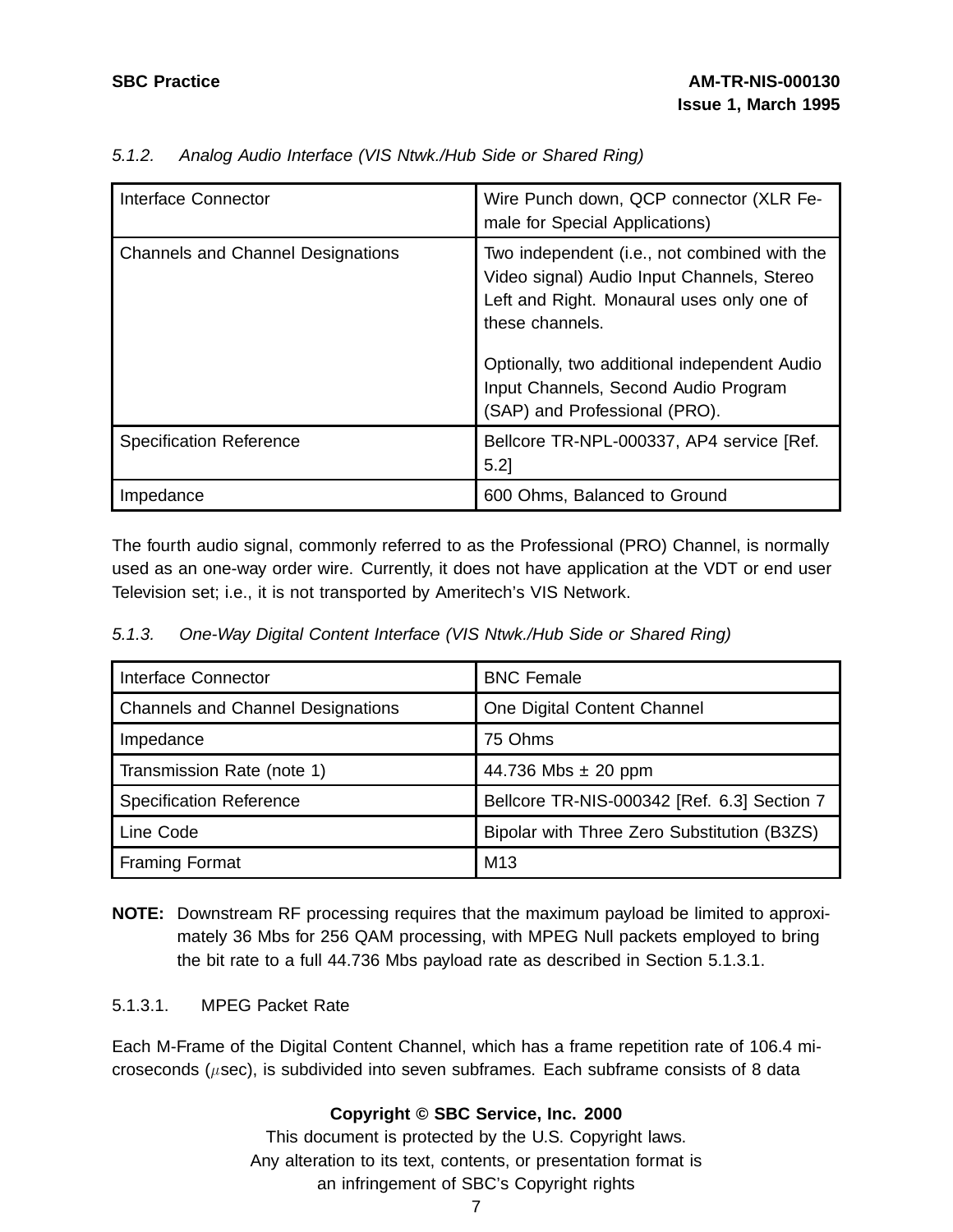blocks, with each block organized as one Overhead bit followed by 84 Payload bits. Overhead bit usage must conform to TR-NIS-000342 requirements with a C-bit parity application. M23 framing is not supported and the Alarm Channel, since this is a unidirectional transport application, is inactive (i.e., X-bits = 1). Although a C-bit parity application is employed, P-bit and CP-bit parity (i.e. P-bits set for parity remainder) will not be monitored across the network, but will be used for maintenance and trouble analysis.

C-bits are currently set as follow:

| C-bit          | Value      | <b>Description</b>                                                                            |
|----------------|------------|-----------------------------------------------------------------------------------------------|
| Subframe       | 1          |                                                                                               |
| C1             | 1          | Application Identifier=C-bit parity application.                                              |
| C2             | 1          | Reserved.                                                                                     |
| C3             | 1          | Unidirectional traffic, no Far End Alarm & Control (FEAC)<br>codewords are being transmitted. |
| Subframes      | 2, 6 and 7 |                                                                                               |
| C1             | 1          | Unused.                                                                                       |
| C2             | 1          | Unused.                                                                                       |
| C3             | 1          | Unused.                                                                                       |
| Subframe 3     |            |                                                                                               |
| C1             | P1         | CP-bit parity value.                                                                          |
| C <sub>2</sub> | P1         | CP-bit parity value.                                                                          |
| C <sub>3</sub> | P1         | CP-bit parity value.                                                                          |
| Subframe 4     |            |                                                                                               |
| C1             | 1          | Unidirectional traffic, Far End Block Error (FEBE)<br>not used.                               |
| C2             | 1          | Unidirectional traffic, Far End Block Error (FEBE)<br>not used.                               |
| C3             | 1          | Unidirectional traffic, Far End Block Error (FEBE)<br>not used.                               |
| Subframe 5     |            |                                                                                               |
| C1             | 1          | Terminal-to-terminal data link is not implemented.                                            |
| C <sub>2</sub> | 1          | Terminal-to-terminal data link is not implemented                                             |
| C <sub>3</sub> | 1          | Terminal-to-terminal data link is not implemented                                             |
|                |            |                                                                                               |

Within the 4704 payload bits of each M-Frame (7 subframes times a 8 payload block repetitions/subframe times 84 bits/block), the Digital Content plus Forward Error Correction (FEC) will be transported. Each 188 bytes (1504 bits) of Digital Content will be concatenated with 8 bytes (64 bits) of FEC, utilizing a Reed-Solomon T=4 code, resulting in a 196 byte (1568 bits) packet. More detail can be found in "Tutorial on Reed-Solomon Error Correction Coding", Geisel, W.A., NASA Technical Memo 102162, 1990. Hence, a maximum of three such packets can be trans-

#### **Copyright © SBC Service, Inc. 2000**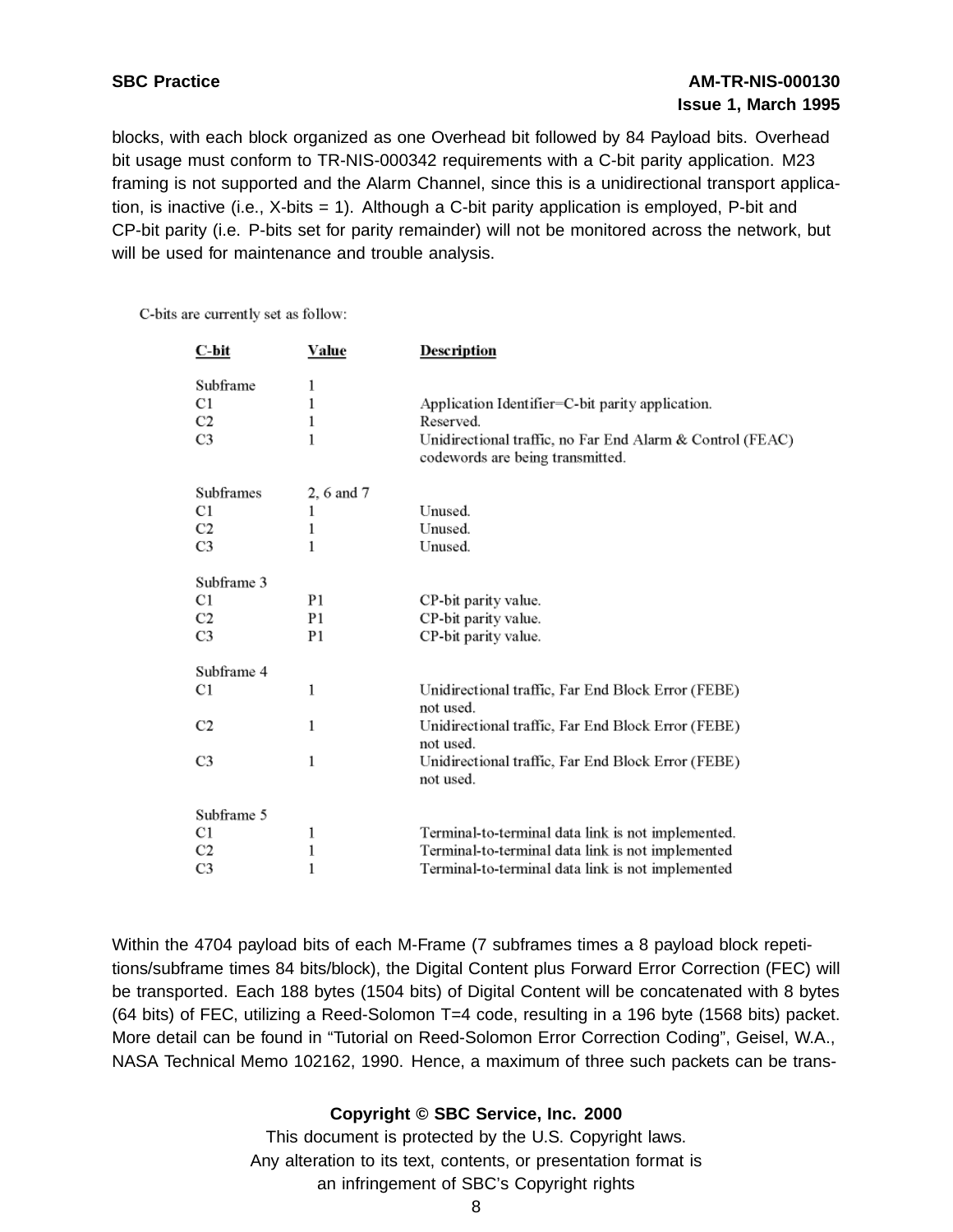### **SBC Practice AM-TR-NIS-000130 Issue 1, March 1995**

ported within the M-Frame payload (2 packets times 1568 bits/packet = 4704 bits). The concatenated packets are mapped into the M-Frame with the Most Significant Bit (MSB) of the first byte of the first packet being the first bit after the X1 Overhead bit. the MSB of each byte is transmitted first. Within each M-Frame, 4512 bits (3 packets times 188 bytes/packet times 8 bits/byte) can contain actual Digital Content, with the other 192 bits (3 packets times 8 bytes/ packet times 8 bits/byte) used for FEC. This equates to a maximum Digital Content bit rate of approximately 42,405 Mbs  $(44.736$  Mbs  $\pm$  20 ppm) times (84/85 Payload bits per subframe data block bits) times (188/196 Digital Content bytes per packet bytes)] within the 44.736 Mbs Digital Content Channel.

Buffering in the 256 QAM modulator limits its throughput to a maximum of 36.138583 Mbs, necessitating that the Digital Content bit rate be reduced from the 42,405 Mbs maximum payload capacity of the 44,736 Mbs Digital Content Channel. MPEG "Null" packets, as defined in document ISO/IEC 1-13818 IS, must be inserted to pad the Digital Content Transport stream. These Null packets, marked with a unique 13 bit Packet Identifier (PID) defined as 1FFF (Hexadecimal), are recognized by the QAM modulator and deleted from the transport stream at the QAM input. To limit the chance of buffer underflow/overflow and maintain MPEG-2 System timing, Null packets must be inserted uniformly across the payload; i.e., as opposed to being lumped at the beginning or end of multiple M-Frames. Null packets must also be uniformly inserted for transport cases not requiring even the QAM throughput maximum rate (e.g., a single 6 Mbs MPEG channel alone in the 44.736 Mbs Digital Content Channel).

Each M-Frame can be thought to contain three slots for MPEG transport packets, with each of the packets always being a Data MPEG transport packet or a Null MPEG transport packet. MPEG-2 Data packets should be made available to the VIP's 'MPEG to 44.736 Mbs framer' at a packet rate which exactly produces the desired data rate. The framer must map the MPEG packets into the 44.736 Mbs frame. At the beginning of an MPEG packet within the 44.736 Mbs frame, the framer should insert an MPEG Data packet if it is available. If a complete Data packet is not available, an MPEG Null packet should be inserted. This will provide a proper distribution of Data and Null packets.

For example, A Digital Content channel is to carry the full throughput capacity of a 256 QAM modulator.

The Digital Content channel carries three MPEG packets/frame; hence, the Packet Insertion Interval (PII) = [(7 subframes/frame) times (8 data blocks/subframe) times (85 bits/data block)] divided by  $[(4473600 \text{ bits/sec})$  times  $(3 \text{ packets}/\text{frame})] = 35.467334 \mu \text{sec}/\text{packet}$ .

Given the QAM throughput rate of 36138583 bits/sec, the Packet Arrival Interval (PAI) = [(188 MPEG Data bytes/packet) times  $(8 \text{ bits/byte})$  divided by  $(36138583 \text{ bits/sec}) = 41.617569$  $\mu$ sec/MPEG Data packet. Note: Lower MPEG Data rates would increase the PAI by decreasing

#### **Copyright © SBC Service, Inc. 2000**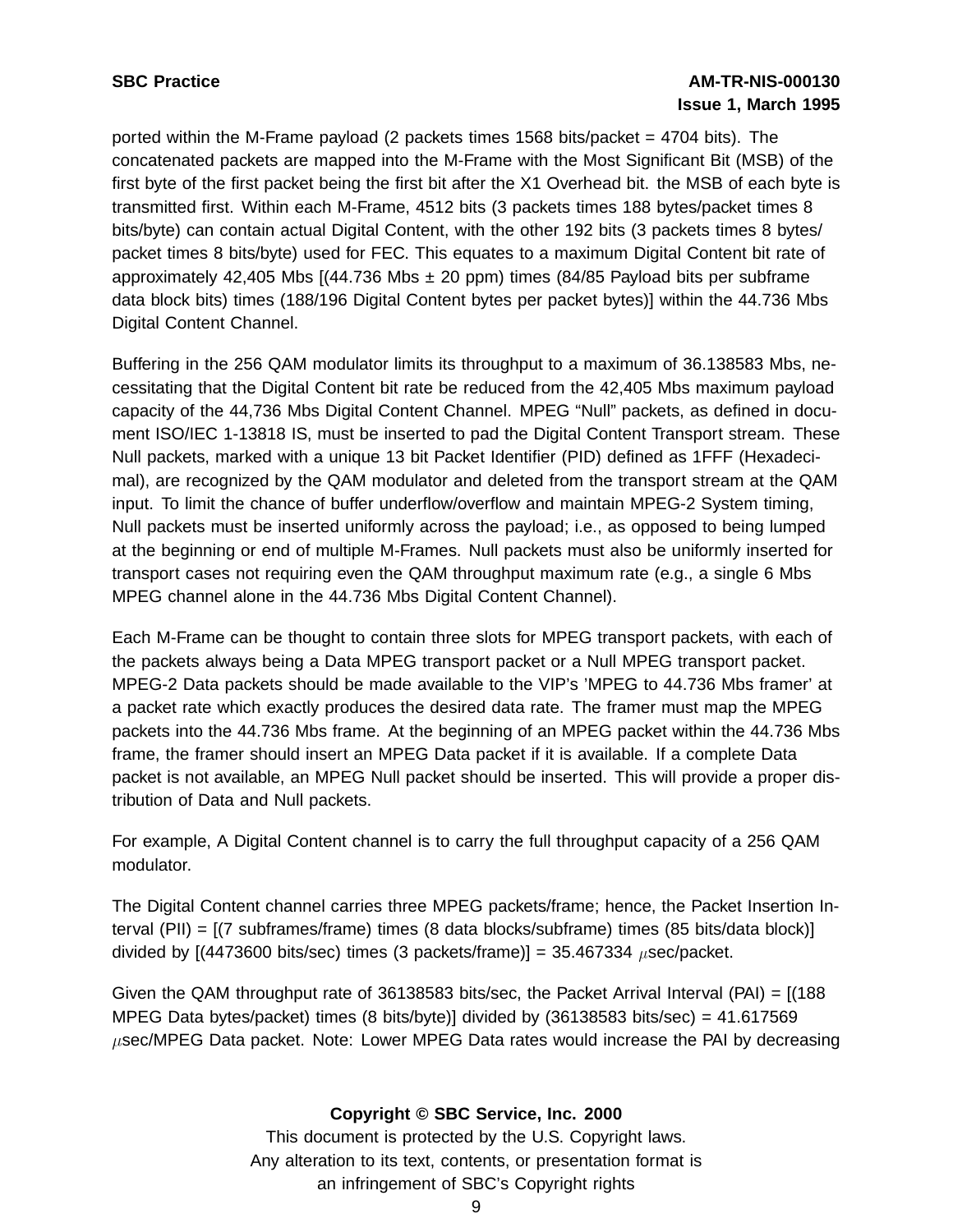the 36138583 bits/sec value in the equation; e.g., an MPEG Data rate of 27 Mbs would result in a PAI of 55.703703  $\mu$ sec/MPEG Data packet.

If MPEG Data packets start arriving at the framer at the beginning of the Digital Content channel frame, the framer should insert the first Data packet into the frame. Because the PII is approximately 7  $\mu$ sec shorter than the PAI, a full Data packet will not have arrived within the PII, and the second packet to be inserted will be a Null packet. By the time that the framer is ready to insert a third packet, a Data packet has been waiting approximately 29  $\mu$ sec. Another Data packet can be inserted, and the framer will have Data packets available for frame insertion for the next four packets. At this point the framer will have gotten ahead of the Data packet source, and a Null packet will have to be inserted. This pattern repeats with the number of Data packets between Null packets varying between four and five.

The VIP must perform time stamp correction on the MPEG transport stream, such that the Program Clock Reference (PCR) is adjusted prior to insertion into the M-Frame. Ameritech's VIS Network will not compensate for inaccurate PCRs at the input NI, nor will it dejitterize the Digital Content stream. The Null packets will be filtered out at the QAM modulator to re-establish the original MPEG transport data rate. More information on QAM modulating an MPEG transport stream can be found in Scientific Atlanta publication # V0001Z95 [Ref. 5.4].

# 5.1.4. One-Way Optical Interface (VIP Side, Non-Ring Applications Only)

For compatibility with the VIS network/Hub side terminal equipment, for Analog Content interfacing, a DV6000 shelf (which provides the 2.38 Gbs optical signal) with one of the channel cards specified below, will be required per video channel:

- DV-6101-VE-N2 [single video plus up to <sup>2</sup> associated audios transmit/encoder card]
- DV-6101-VE-N4 [single video plus up to <sup>4</sup> associated audios transmit/encoder card]
- DV-6102-VD-N2 [ single video plus up to <sup>2</sup> associated audios receive/decoder card]
- DV-6102-VD-N4 [single video plus up to <sup>4</sup> associated audios receive/decoder card]

A maximum of 16 such cards can be provisioned in single shelf. Use of this equipment will provide the baseband video Performance Objectives listed in Section 5.4 and Section 5.5 following.

#### **Copyright © SBC Service, Inc. 2000**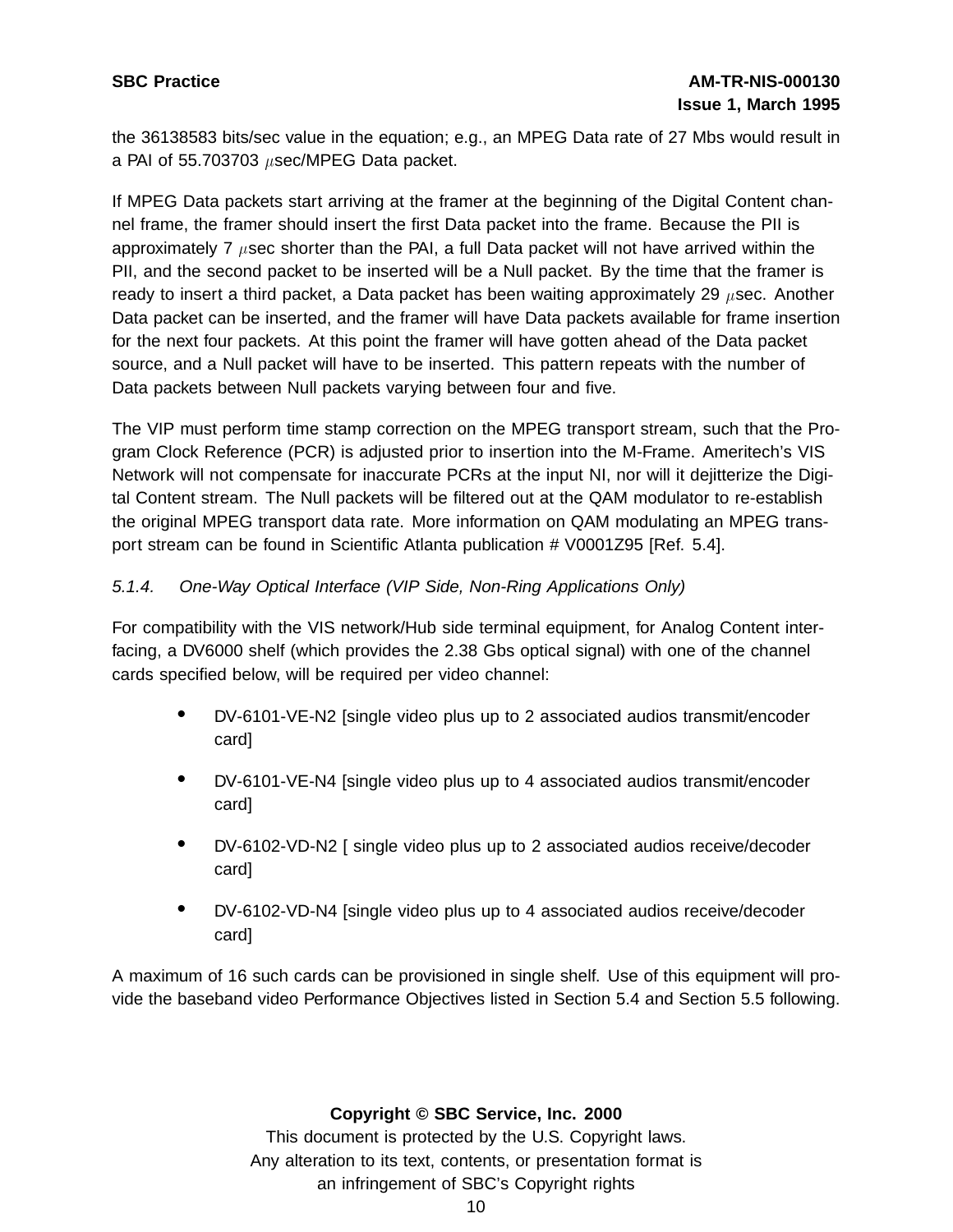For compatibility with the VIS network/Hub side terminal equipment, for Digital Content interfacing, a DV6000 self (which provides the 2.38 Gbs optical signal) with one of the channel cards specified below, will be required per two 44.736 Mbs channels.

- DV-6101-DE [dual digital channel transmit/encoder card]
- DV-6101-DD [ dual digital channel receive/decoder card]

A maximum of 16 such cards can be provisioned in a single shelf. These cards also provide termination for up to two additional DS1 signals, which will not be supported across the Network Interface (NI).

| Optical Connector: | Single SC as described in "Ameritech SC<br>Connector Specification V.02" [Ref. 5.5]. Two<br>connectors for protection options. |
|--------------------|--------------------------------------------------------------------------------------------------------------------------------|
| Laser Type:        | Doped Fabray-Perot (DFB)                                                                                                       |
| Wavelength:        | $1310 \text{ nm} \pm 10 \text{ nm}$ or<br>$1550 \text{ nm} \pm 20 \text{ nm}$                                                  |
| Output Power:      | 0 dBm                                                                                                                          |
| Receiver Type:     | InGaAs Avalanche Photo Detector (APD)                                                                                          |
|                    | Minimum Receiver Level for BER Less Than 1E-9:<br>-30 dBm                                                                      |

# **5.2. Network Channel Code**

The Network Channel (NC) code, as described in Bellcore Documents SR-STS-000307 [5.6] and SR-STS-000323 [5.7], is a four character representation of the channel parameters. It consists of two data elements: (1) two-character positions that specify the type and quality of the channel, and (2) two-character positions that specify an available option code for this channel type.

The NC Codes currently available for AMVS are shown in the table below.

**Table 5. NC CODES**

| NC CODE |                       | Option CODE Character 3 |                | Option CODE Character 4 |  |
|---------|-----------------------|-------------------------|----------------|-------------------------|--|
|         | <b>ANALOG CONTENT</b> |                         |                |                         |  |
|         |                       |                         | B (Quality #2) | C (MultiChannel)        |  |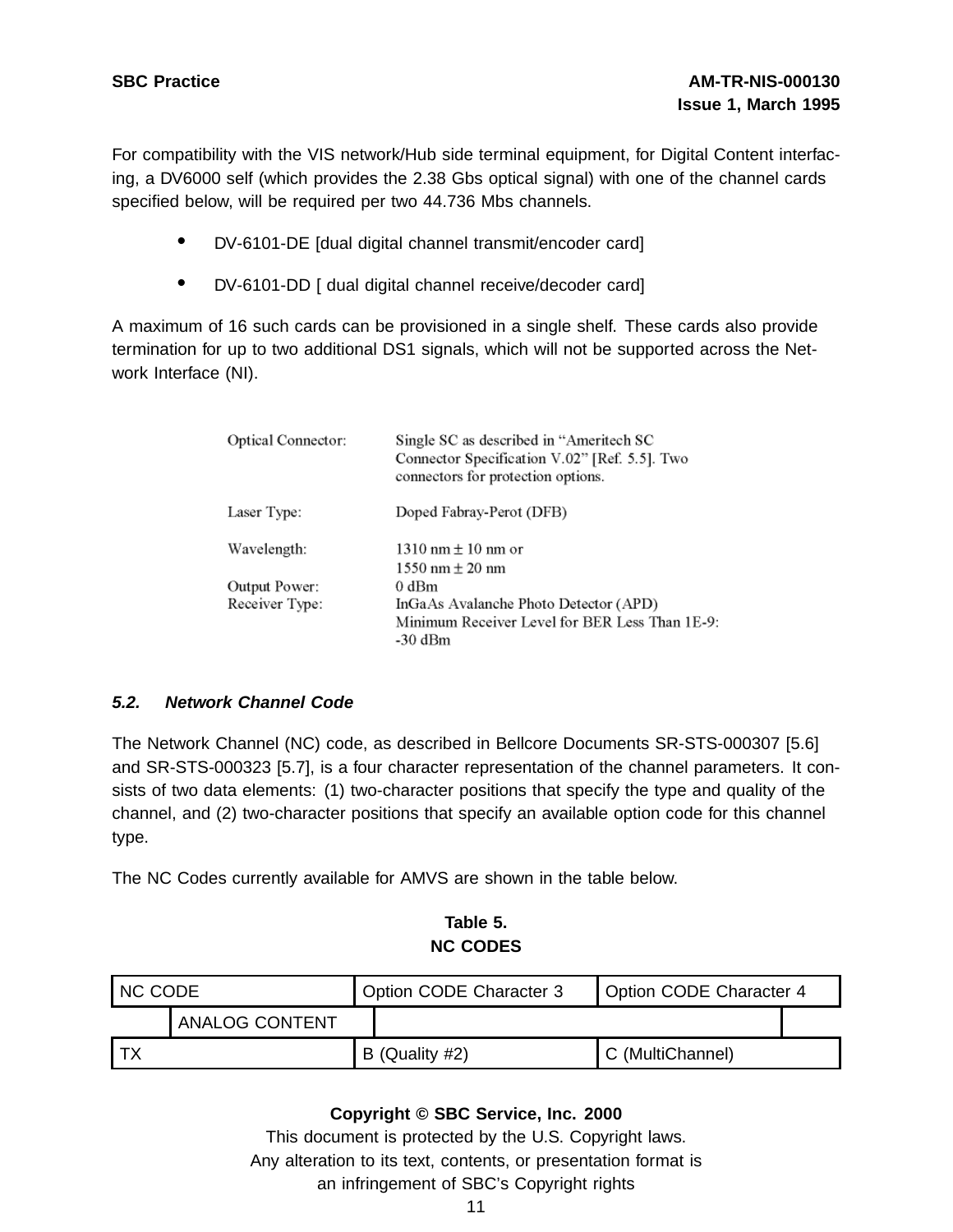| DIGITAL CONTENT |   |                  |
|-----------------|---|------------------|
|                 | ┕ | C (MultiChannel) |

#### **5.3. Network Channel Interface Code**

The electrical/optical interface of the Ameritech owned facilities are described by a Network Channel Interface (NCI) code. The NCI code, also described in Bellcore Documents SR-STS-000307 and SR-STS-000323, is comprised of five elements that are specified by the customer for each Point of Termination when ordering the service. These elements are:

- A. The 'number of conductor' code, characters 1 and 2, can be of six options:
- **01** for an unprotected Optical Interface
- **02** for a Digital Content Interface or Protected Optical
- **04** for 1 Video and 1 Channel Audio
- **06** for 1 Video and 2 Channel Audio
- **08** for 1 Video and 3 Channel Audio
- **10** for 1 Video and 4 Channel Audio
- B. The protocol code, characters 3 and 4, can be one of three options:
- **TV** Television Interface
- **DS** Digital Hierarchy Interface
- **WV** Multiple Channels within an Optical Interface
- C. The impedance code, character 5, is one of two options:
- **6** 75 Ohms for Electrical Interfaces
- **F** Fiber for Optical Interfaces
- D. The protocol option can be one of four options:
- **15** for Analog Video plus one or two 15 kHz Audio Signal
- **15A** for Analog Video plus three or four 15 kHz Audio Signal

#### **Copyright © SBC Service, Inc. 2000**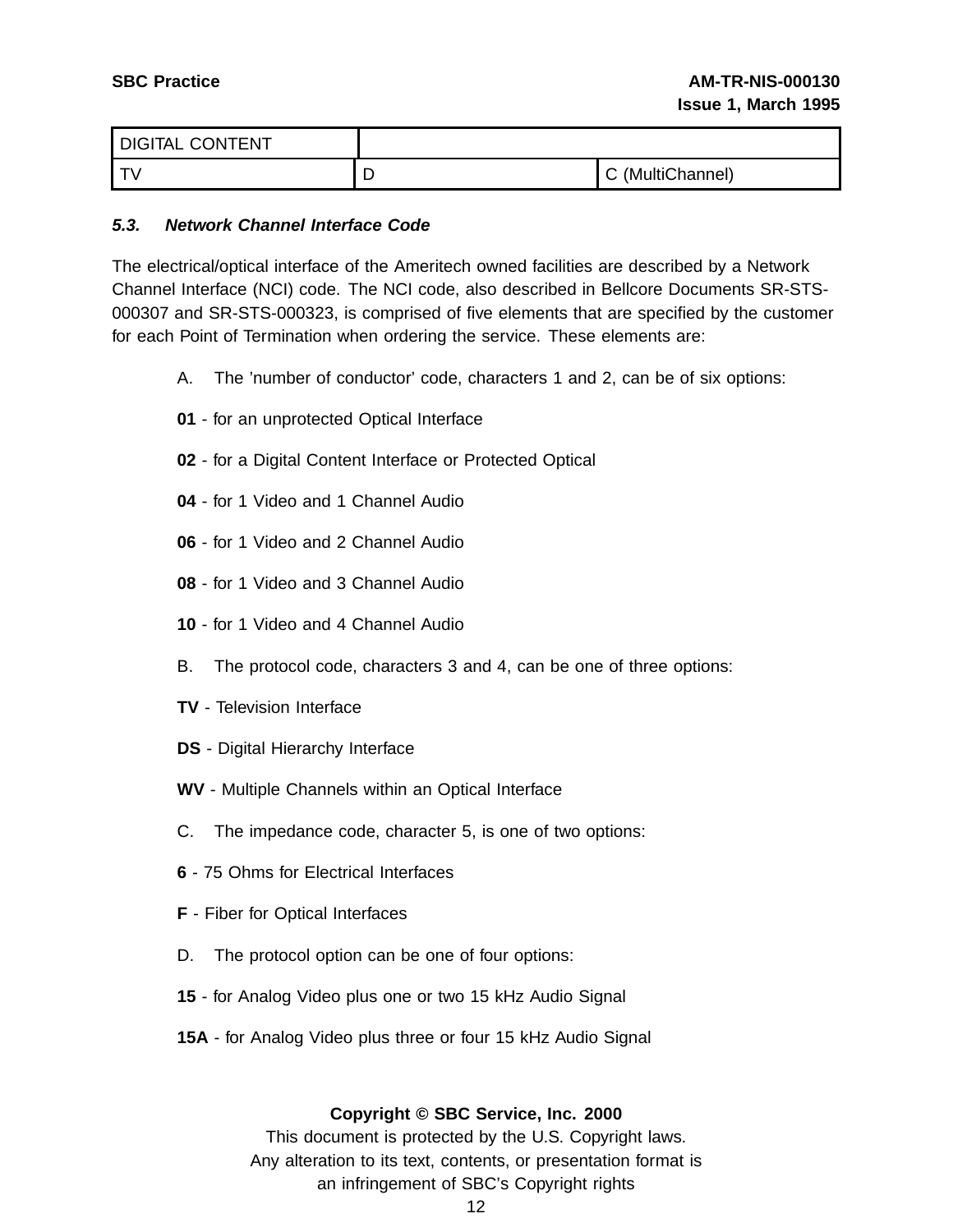**44A** - for one Electrical 44.736 Mbs Transmission Bit Rate

- **L** for one Optical 2.38 Gbs Transmission Bit Rate
- E. The direction of service can be one of two options:
- **0-** for Transmit End

**-0** for Receive End

| <b>Character</b><br>1&2 | <b>Character</b><br>3&4 | <b>Character 5</b> | <b>Protocol</b> | <b>Direction</b> |
|-------------------------|-------------------------|--------------------|-----------------|------------------|
| 04                      | <b>TV</b>               | 6                  | 15              | $0 - (or -0)$    |
| 06                      | <b>TV</b>               | 6                  | 15              | $0 - (or -0)$    |
| 08                      | <b>TV</b>               | 6                  | 15A             | $0 - (or -0)$    |
| 10                      | <b>TV</b>               | 6                  | 15A             | $0 - (or -0)$    |
|                         |                         |                    |                 |                  |
| 02                      | <b>DS</b>               | 6                  | 44A             | $0 - (or -0)$    |
|                         |                         |                    |                 |                  |
| 01                      | <b>WV</b>               | F                  |                 | $0 - (or -0)$    |
| 02 (note)               | <b>WV</b>               | F                  |                 | $0 - (or -0)$    |

# **Table 6. ALLOWED COMBINATIONS**

**NOTE:** Applies when a protection option is to be provided.

#### **Copyright © SBC Service, Inc. 2000**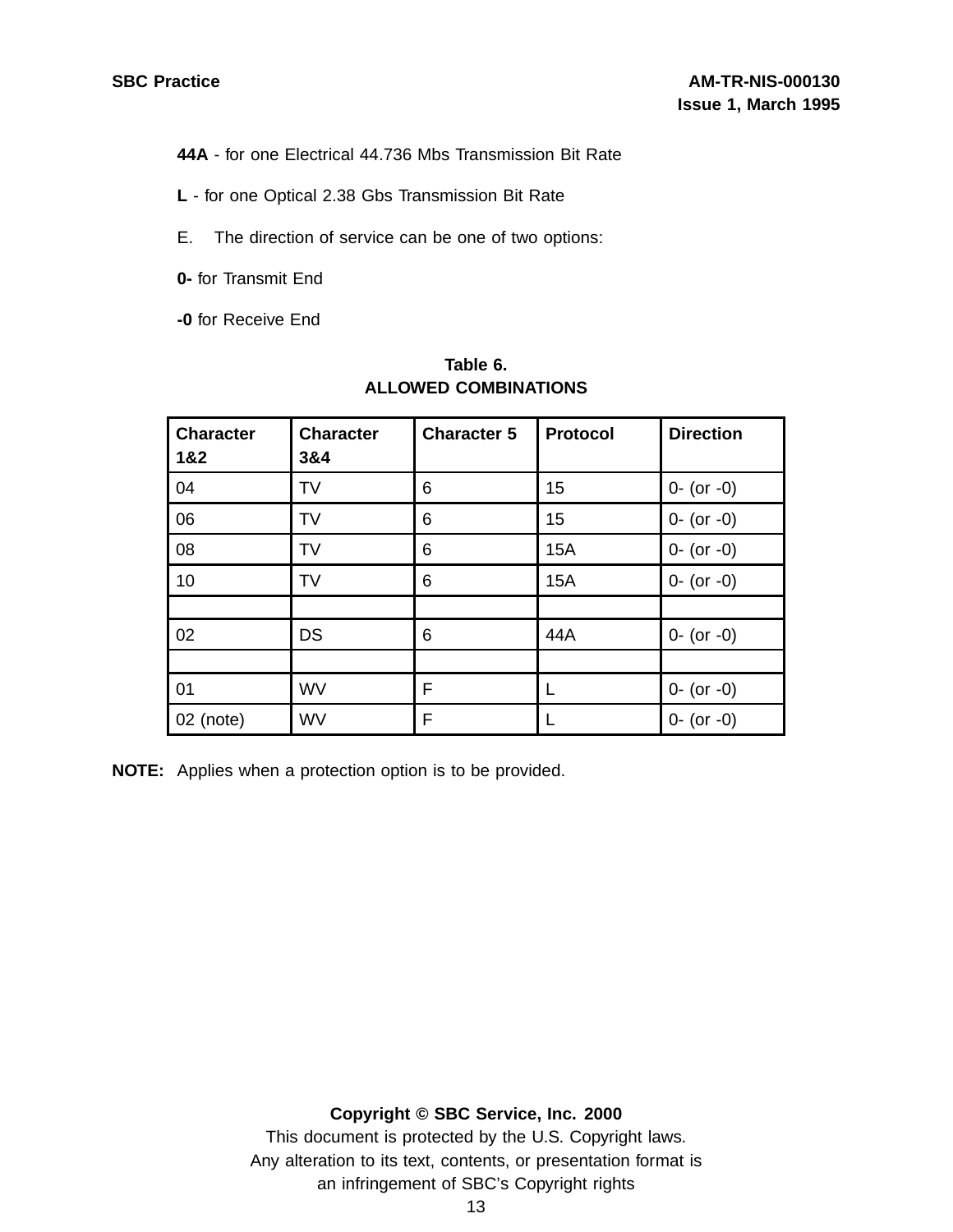#### **5.4. Analog Video Performance Objectives**

The following table provides the performance objectives for AMVS with Analog Content transport equipment.

| <b>Video Parameter</b>                 | <b>AMVS</b>                |  |
|----------------------------------------|----------------------------|--|
|                                        | Performance                |  |
|                                        | Objective                  |  |
|                                        | (note 1)                   |  |
| Amplitude Response vs. Frequency       |                            |  |
| (50 IRE unit sinusold) (note 2)        |                            |  |
| $.5$ MHz                               | $+0.7/-0.7$ IRE            |  |
| $1.0$ MHz                              | $+0.9$ /-0.9 IRE           |  |
| $2.0$ MHz                              | $+1.0$ /-1.0 IRE           |  |
| $3.0$ MHz                              | $+1.2/-1.1$ IRE            |  |
| 3.58 MHz                               | $+0.6/-0.6$ IRE            |  |
| 4.2 MHz                                | $+1.2/-1.1$ IRE            |  |
| Chrominance-Luminance Gain Inequality  | $+/- 2$ IRE                |  |
| Chrominance-Luninance Delay Inequality | $+/- 20$ Nanosecond        |  |
| Field-Time Waveform Distortion         | $\leq$ 3 IRE peak-to-peak  |  |
| Line-Time Waveform Distortion          | $\leq$ .5 IRE peak-to-peak |  |
| Short-Time Waveform Distortion         | $\leq 2.0\%$               |  |
| Long-Time Waveform Distortion          | $\leq$ 8.0 IRE units peak, |  |
|                                        | 3 second setting time      |  |
| <b>Insertion Gain</b>                  | $+5.9$ /-5.5 IRE           |  |
| Luminance Nonlinearity                 | $\leq$ 2 IRE               |  |
| Differential Gain                      | ≤2 IRE or 2 %              |  |
| Differential Phase                     | $\leq$ 0.7 degrees         |  |
| Chrominance-Luninance Intermodulation  | $\leq$ 1 IRE               |  |
| Chrominance Nonlinear Gain             |                            |  |
| (20 or 80 IRE unit Chroma signal)      | $+/-1$ IRE                 |  |
| Chrominance Nonlinear Phase            | $\leq$ 1 degree            |  |
| Signal-to-Weighted-Random-Noise Ratio  |                            |  |
| $(10 \text{ kHz} - 4.2 \text{ MHz})$   | $\geq$ 63 dB               |  |

- Note 1: Values shown are in general compliance with TR-TSV-000338, ≤20 Route-Miles (referred to as Short Haul in other standards) performance levels.
- Note 2: For 100 IRE unit test signals, the IRE limits are doubled. Conversion to decibel notation can be accomplished via the following equation. Value (in dB)=20 times the base 10 Log of [Vmeas (in IRE) divided by Vref (in IRE)] where Vref is the reference voltage (50 or 100 IRE) and Vmeas is the measured voltage for which the dB value is desired.
- Note 3: Test methodologies can be found in document ANSI T1.502-1988 [5.8].

#### **Copyright © SBC Service, Inc. 2000**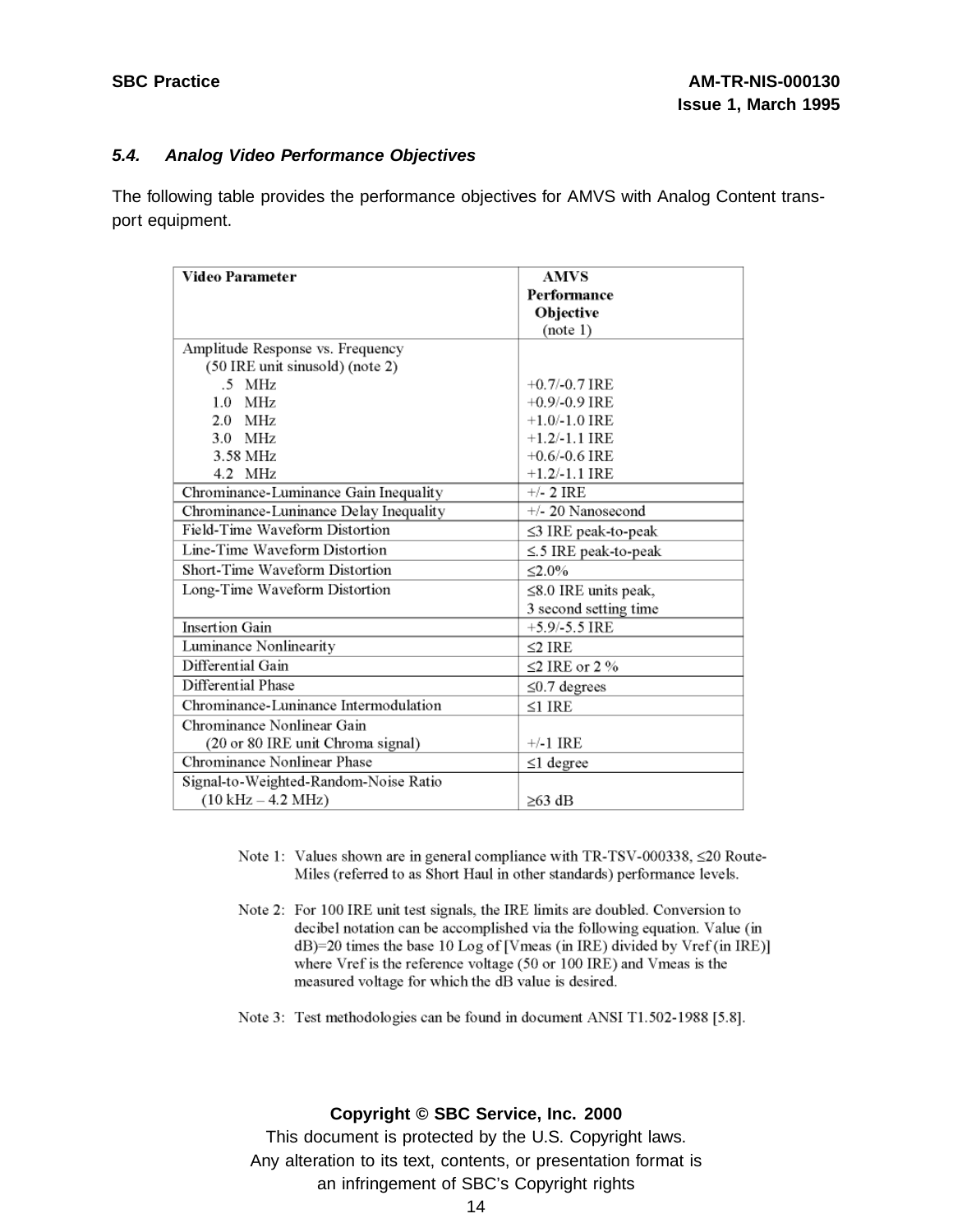#### **5.5. Analog Audio Performance Objectives**

The following table provides the performance objectives for AMVS with Analog Content transport equipment.

|                                  | <b>AMVS</b>    |
|----------------------------------|----------------|
|                                  | Performance    |
| <b>Audio Parameter</b>           | Objective      |
|                                  | (note 1)       |
| Amplitude Response vs. Frequency |                |
| (Ref. 1 kHz @ 0 dBm0)            |                |
| 50 to 100 Hz                     | $+1.0/-1.4$ dB |
| $.1$ to $10$ kHz                 | $+/- 1.0$ dB   |
| 10 to 15 kHz                     | $+1.0/-2.0$ dB |
| Signal-to-Noise Ratio (note 2)   |                |
| (15 kHz Flat Weighting)          | $≥63$ dB       |
| $THD + Noise$ (note 3)           |                |
| $(4 seconds/404 Hz + 18 dBm0)$   | $\leq1\%$      |
| Maximum Instantaneous Peak Level |                |
| (Clip Level)                     | $+18$ dBm $0$  |
| Maximum Steady Tones             |                |
| (averaged over one second)       |                |
| 50 Hz to 404 Hz                  | $+8$ dBm $0$   |
| 404 Hz to 15 kHz                 | 0 dBm0         |

- Note 1: Values shown are in general compliance with TR-NPL-000337, AP4 Service, Performance levels.
- Note 2: Referenced to  $+18$  dBm0 instantaneous peak level.
- Note 3: This "test only" level may not be continuously applied to the audio channel.
- Note 4: Test Methodologies can be found in document ANSI T1.505.-1989 [5.9].

#### **Copyright © SBC Service, Inc. 2000**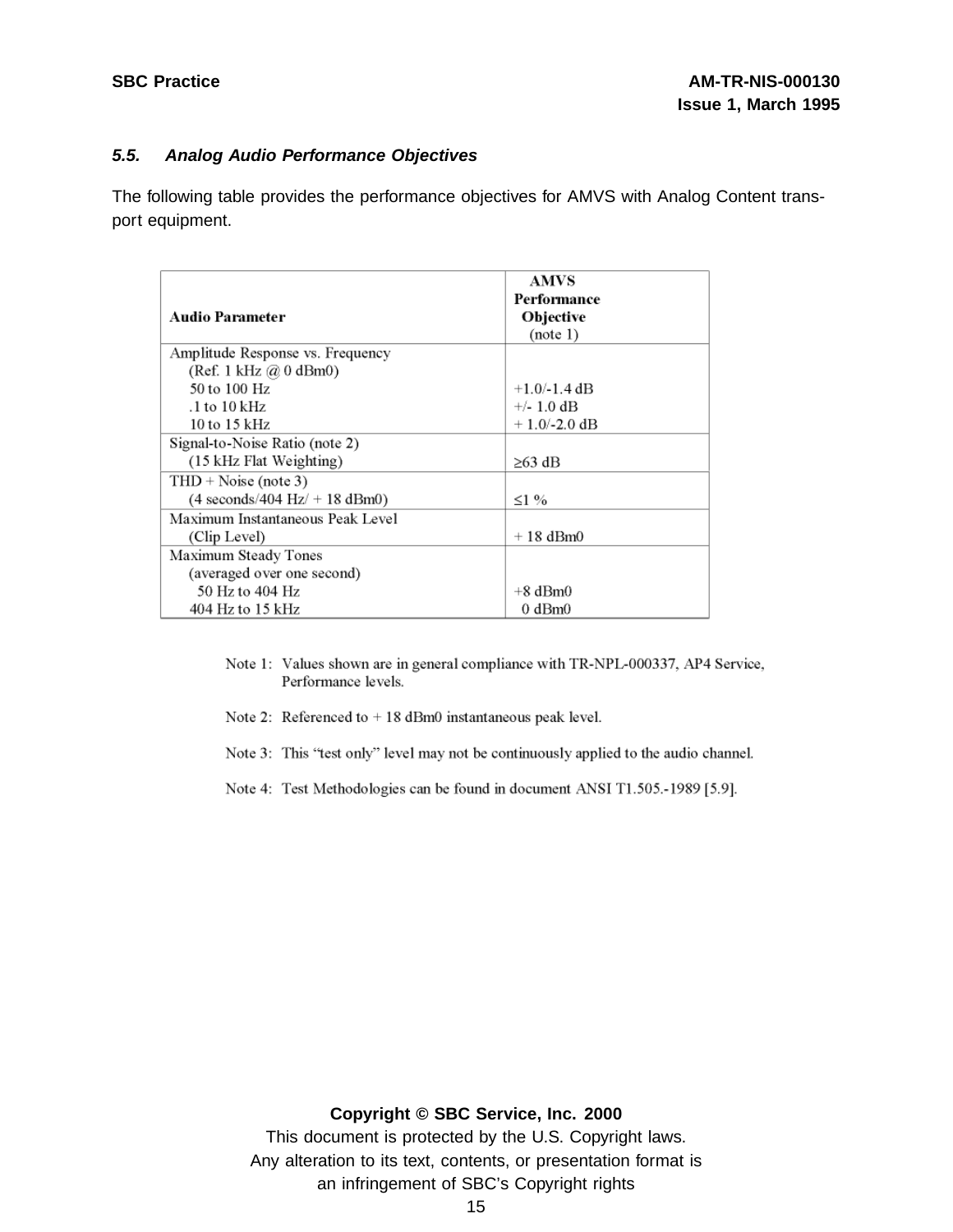

#### **Figure 1. VIP ACCESS TO VIS Network/Hub (Non-Ring Application)**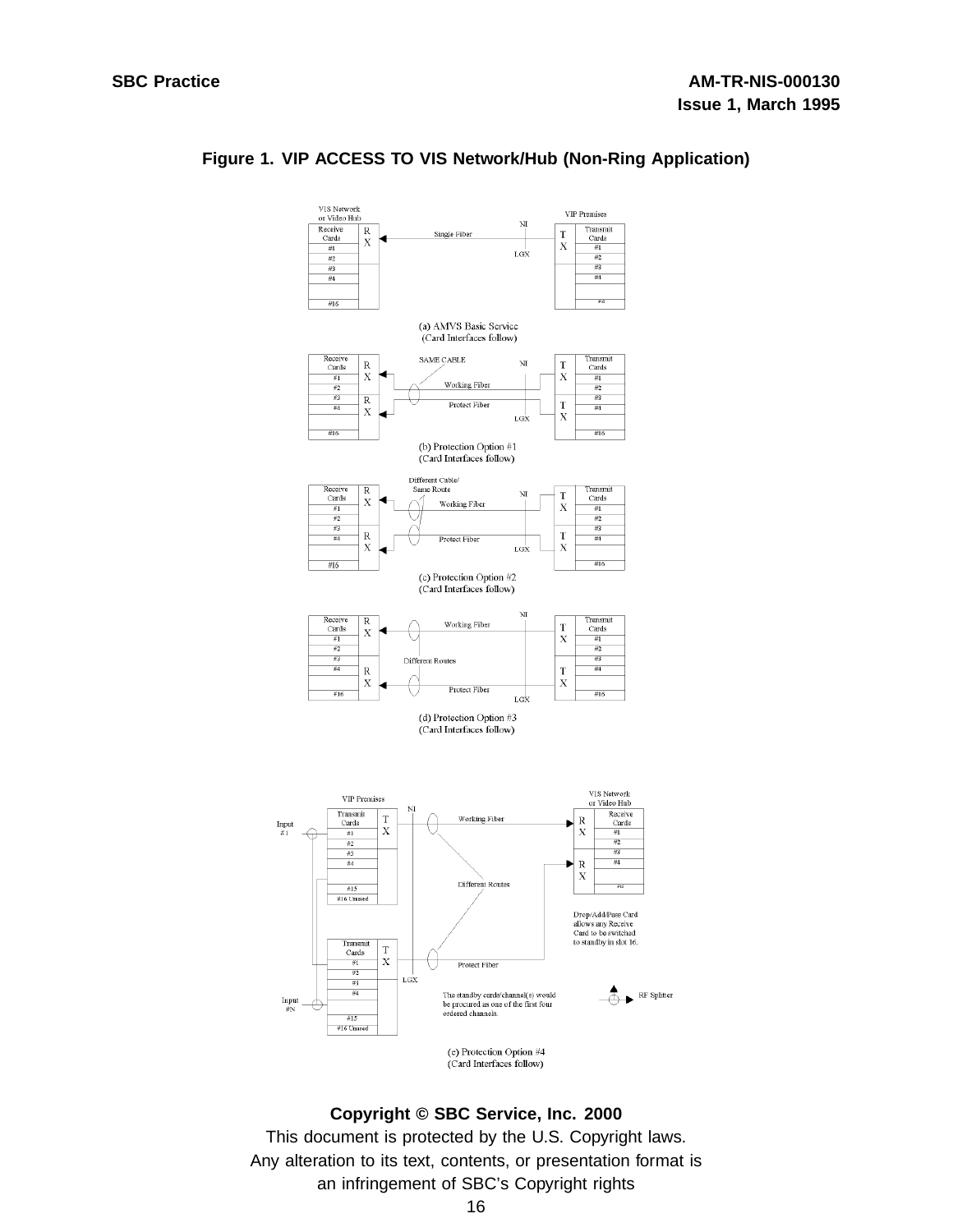### **Figure 3. TRANSMIT and RECEIVE Cards: Input and Output Electrical Interfaces (VIS Network/Hub side or Shared Ring)**



# **Copyright © SBC Service, Inc. 2000**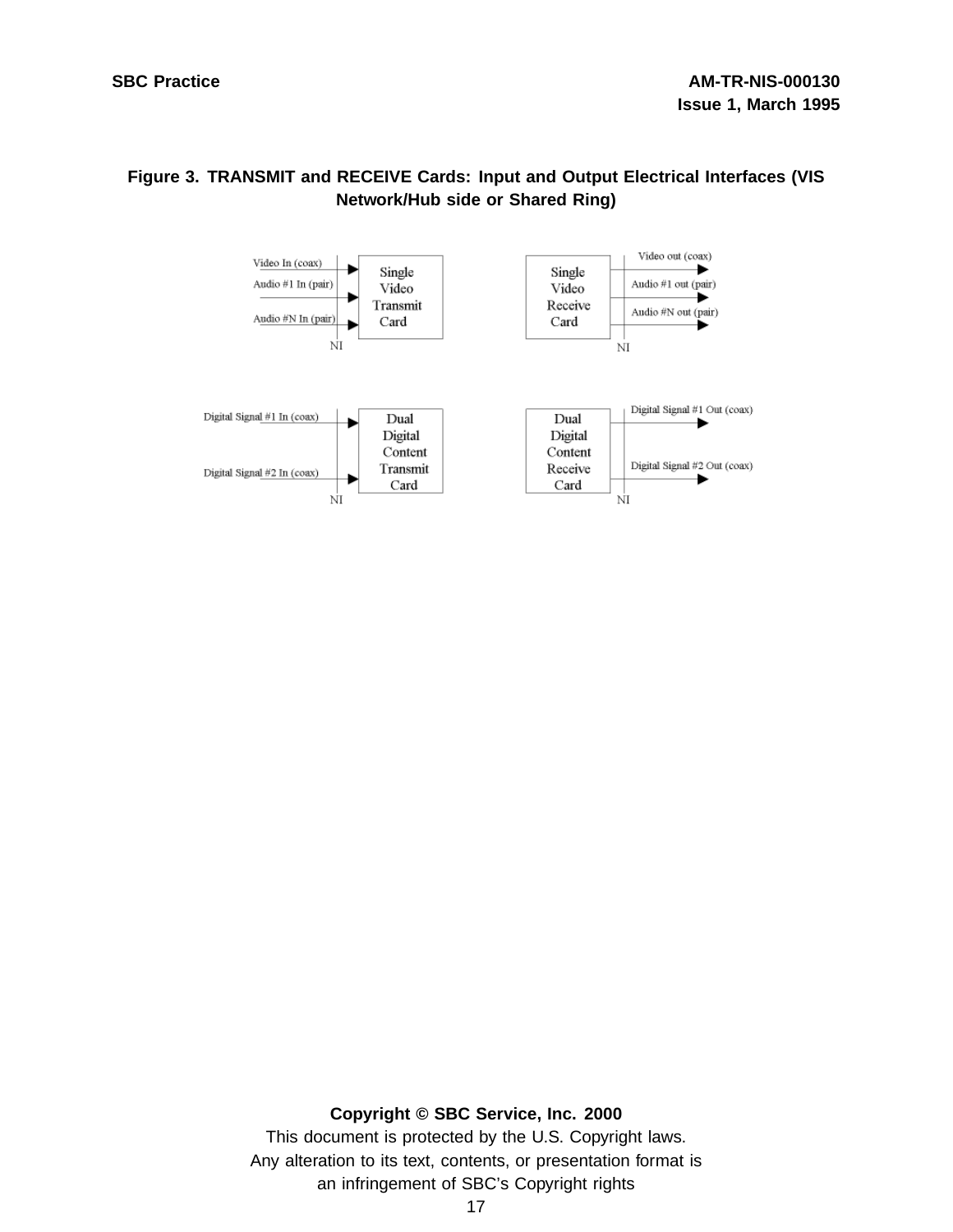

#### **Figure 4. FEEDS FROM VIS Network/Hub (Non-Ring Application)**

#### **Copyright © SBC Service, Inc. 2000**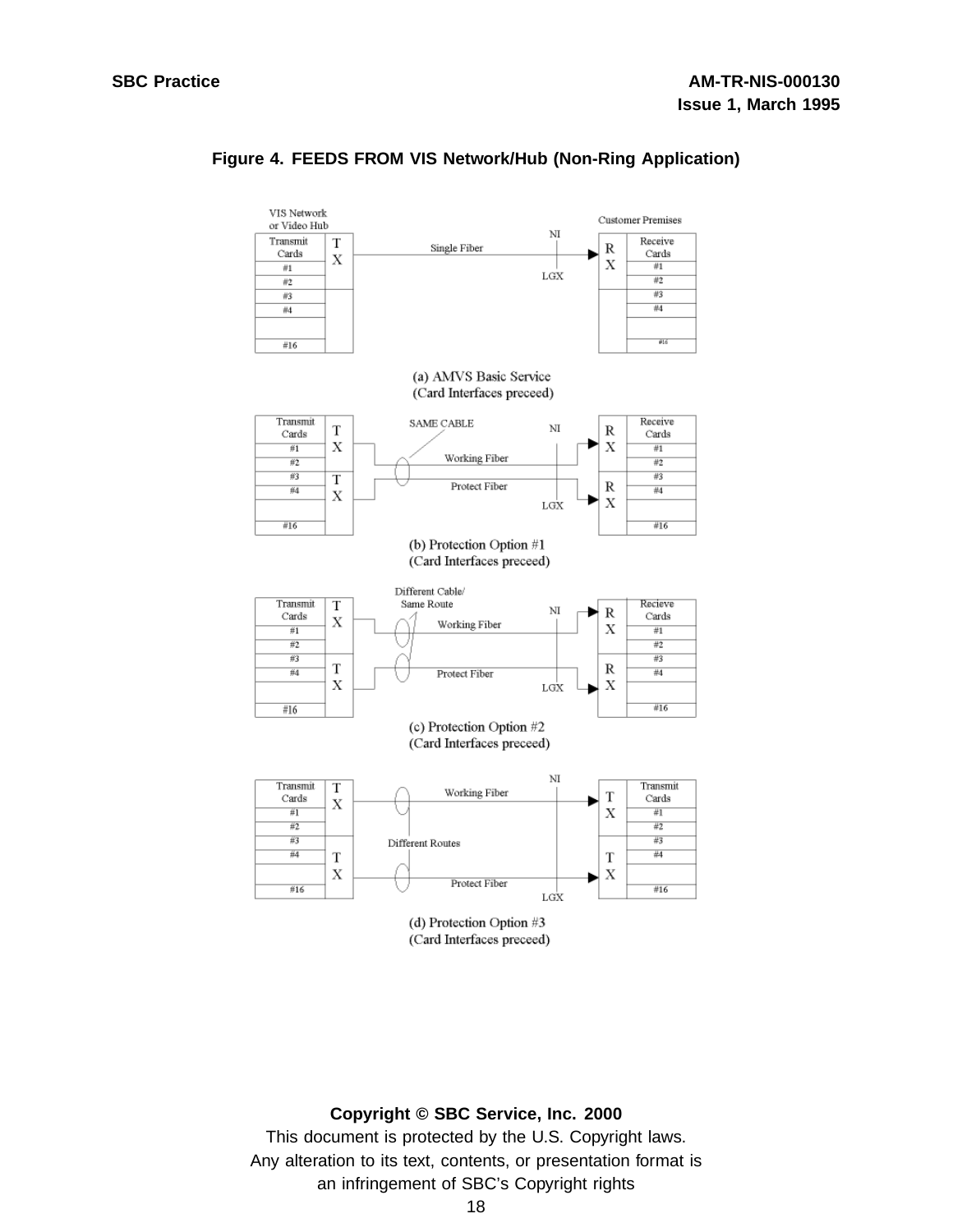

# **Figure 5. Shared Unidirectional Ring Topology (service is still point-to-point, VIP to/from VIS or Video Hub)**

#### **6. REFERENCES**

Reference numbers, [x.y], apply to the Yth reference in Section X.

[4.1] - Generic Coding of Moving Pictures and Associated Audio: Systems Recommendation H.222.0, ISO/IEC 1-13818 IS November 1994.

#### **Copyright © SBC Service, Inc. 2000**